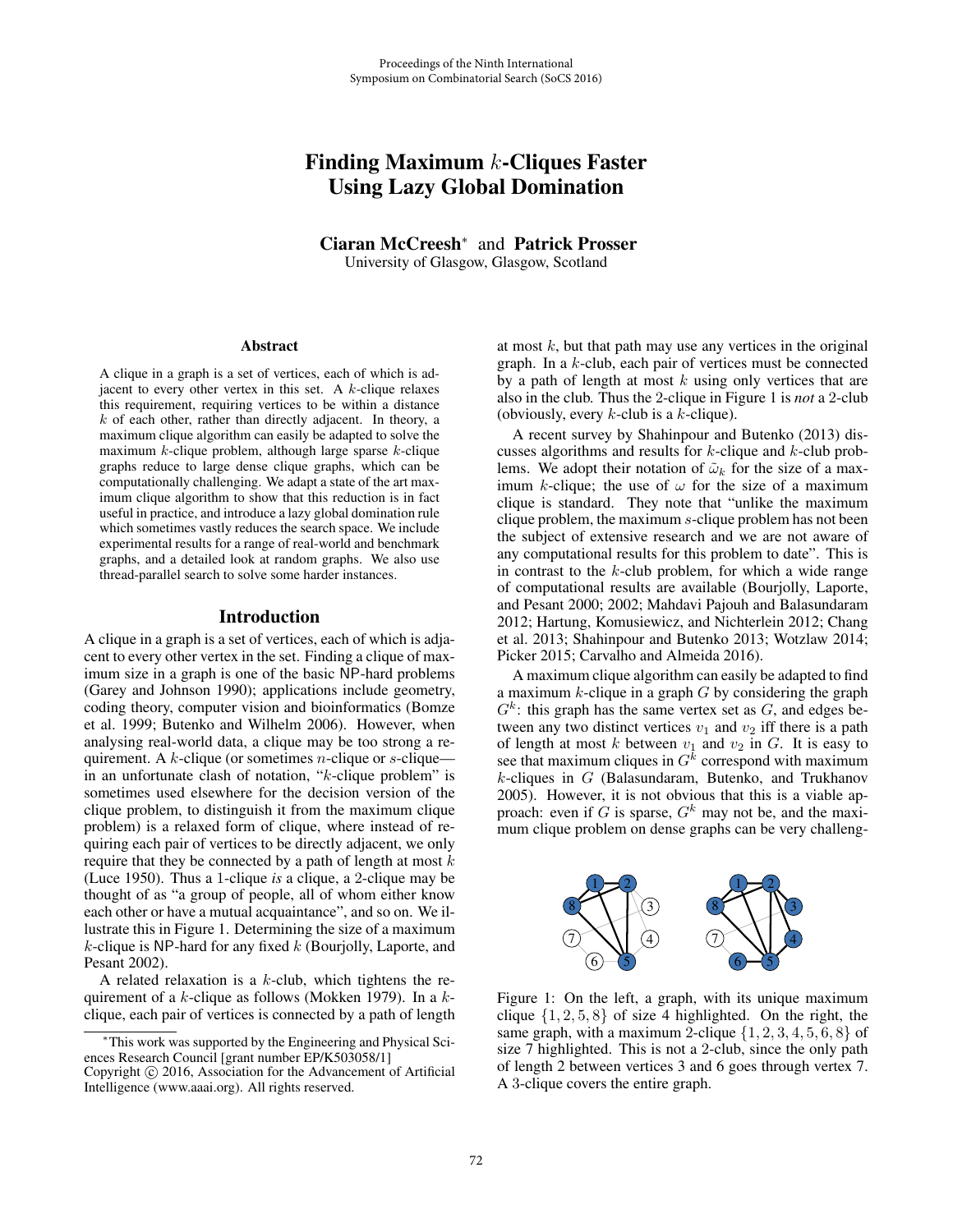ing computationally. Here we take a state-of-the-art maximum clique algorithm which is suitable for use on dense graphs (Prosser 2012), and investigate whether this approach is feasible in practice. We modify the algorithm to include a new lazy "global domination" inference step—this technique provides no benefit for typical maximum clique problems, but for maximum  $k$ -clique graphs it sometimes gives improvements of several orders of magnitude. We present computational results for the maximum  $k$ -clique problem on a range of benchmark and real-world graphs. We finish with a detailed look at random graphs.

Throughout, our graphs are finite, undirected, and contain no loops. If  $G$  is a graph with vertex set  $V$  and edge set  $E$ , we may write  $V(G)$  to mean V. The *neighbourhood* of a vertex v in a graph  $G$ , written  $N_G(v)$ , is the set of vertices adjacent to v. The *degree* of a vertex is the cardinality of its neighbourhood. The density of a graph, denoted  $D$ , is the proportion of distinct pairs of vertices which have an edge between them. The subgraph *induced by* a set of vertices W is the subgraph with vertex set  $W$ , and all edges from the original graph that are between pairs of vertices in  $W$ . If A and B are sets of vertices, we write  $A \setminus B$  for the set of vertices which are in A but not B, and we write  $A + v$  and  $A - v$  for  $A \cup \{v\}$  and  $A \setminus \{v\}$  respectively.

## Algorithms

Our approach for finding a maximum  $k$ -clique is presented as Algorithm 1. Our first step (line 3) is to replace our input graph G with  $G<sup>k</sup>$ . We may construct this graph using a bounded breadth-first search: we refer to Chang et al. (2013) for how to implement this quickly in practice.

Colouring The current state-of-the-art for the maximum clique problem on dense graphs, due to Tomita et al. (Tomita and Kameda 2007; Tomita et al. 2010), is to use branch and bound with a greedy graph colouring. A *colouring* of a graph is an assignment of colours to vertices, such that adjacent vertices are given different colours; if we can colour a graph using  $c$  colours, then the graph cannot contain a clique of size greater than  $c$  (each vertex in a clique must be given a different colour).

Obtaining a minimal colouring is NP-hard, but we may create a greedy colouring in polynomial time. This is done by the colour routine: we start the first colour (line 28), and while there are uncoloured vertices remaining (line 29), we try to give each vertex in turn the current colour (lines 30 to 36). When we cannot colour any further vertices, we start a new colour (line 37).

The key step in Tomita et al.'s algorithms is to produce a constructive colouring—the colour routine does not just return the number of colours used. Instead, it returns a pair of arrays, order and bounds. The order array contains vertices, in the order in which they were coloured. The ith entry of the bounds array contains the colour number used for the ith vertex in  $order$ . We illustrate this in Figure 2. Crucially, *bounds* is non-decreasing (i.e. *bounds*[ $i + 1$ ]  $\geq$  *bounds*[ $i$ ]), and we may colour the subgraph induced by the first  $i$  vertices of *order* using *bounds*[*i*] colours.

Algorithm 1: Solving the maximum  $k$ -clique problem.

1 maxKClique :: (Graph G, Integer  $k$ )  $\rightarrow$  Vertex Set 2 begin

- 
- $\begin{array}{c|c} 3 & G \leftarrow G^k \\ 4 & \text{permute} \end{array}$ permute  $G$  into non-increasing degree order
- 5 global  $C^* \leftarrow \emptyset$
- 6 expand( $\emptyset$ ,  $V(G)$ )<br>7 **return**  $C^*$  (unperm
- $7$  return  $C^*$  (unpermuted)
- 8 expand :: (Vertex Set  $C$ , Vertex Set  $P$ )
- 9 begin
- 10  $\vert$  (order, bounds)  $\leftarrow$  colour(P)

| 11 | $v_{rej} \leftarrow$ unset                           |
|----|------------------------------------------------------|
| 12 | for $i \leftarrow  P $ downto 1 do                   |
| 13 | if $ C $ + bounds $ i  \leq  C^* $ then return       |
| 14 | if $v_{rei} \neq$ unset then                         |
| 15 | $P \leftarrow P \setminus \text{dominated}(v_{rei})$ |
| 16 | $v \leftarrow order[i]$                              |
| 17 | if $v \in P$ then                                    |
| 18 | $C' \leftarrow C + v$                                |
| 19 | if $ C'  >  C^* $ then $C^* \leftarrow C'$           |
| 20 | $P' \leftarrow P \cap N_G(v)$                        |
| 21 | if $P' \neq \emptyset$ then expand(C', P')           |
| 22 | $P \leftarrow P - v$                                 |
| 23 | $v_{rej}$                                            |

24 colour :: (Vertex Set  $P$ )  $\rightarrow$  (Vertex Array, Int Array) <sup>25</sup> begin

| 26 | $(order, bounds) \leftarrow ([], [])$                            |
|----|------------------------------------------------------------------|
| 27 | uncoloured $\leftarrow P$                                        |
| 28 | $currentColor \leftarrow 1$                                      |
| 29 | while uncoloured $\neq \emptyset$ do                             |
| 30 | $colourable \leftarrow uncoloured$                               |
| 31 | while <i>colourable</i> $\neq \emptyset$ do                      |
| 32 | $v \leftarrow$ the first vertex of <i>colourable</i>             |
| 33 | append $v$ to <i>order</i>                                       |
| 34 | append <i>currentColour</i> to <i>bounds</i>                     |
| 35 | $uncoloured \leftarrow uncoloured - v$                           |
| 36 | $colourable \leftarrow colourable \setminus N_G(v)$              |
| 37 | $currentColor \leftarrow currentColor + 1$                       |
| 38 | <b>return</b> ( <i>order</i> , <i>bounds</i> )                   |
|    | 39 dominated: (Vertex $v$ ) $\rightarrow$ Vertex Set             |
| 40 | begin                                                            |
| 41 | <b>return</b> $\{w \in V(G) : N_G(w) - v \subseteq N_G(v) - w\}$ |
|    |                                                                  |

The order in which vertices are selected for colouring can have a large effect upon performance. Various initial vertex orderings have been considered for the maximum clique problem (Prosser 2012; Segundo, Lopez, and Batsyn 2014). Here we will colour vertices in a static non-increasing degree order, which we do by permuting the graph at the top of search (line 4). We will *not* be using a dynamic tie-breaking mechanism: although doing so can sometimes be beneficial for small dense graphs in a maximum clique context (Tomita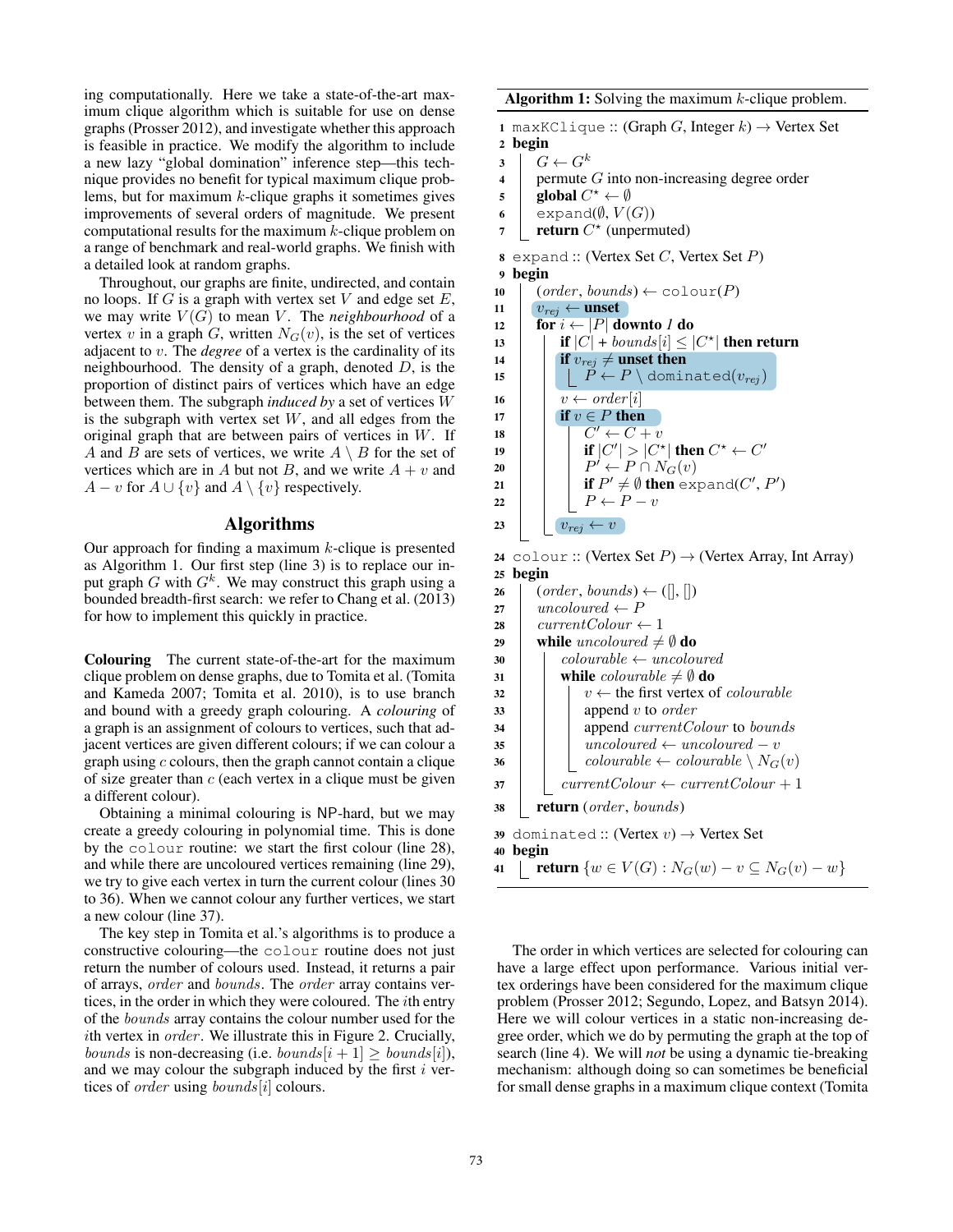et al. 2010), for the larger graphs we will be considering here the cubic cost is prohibitively expensive. For the same reason, and additionally because our colour classes typically contain many vertices, we use a simple greedy colouring and do not use a colour repair step (Tomita et al. 2010) or stronger MaxSAT-based inference (Segundo, Nikolaev, and Batsyn 2015; Li, Jiang, and Xu 2015).

Branching and recursing We may now describe the main recursive part of the algorithm. If  $v$  is a vertex, then a clique in  $G<sup>k</sup>$  either contains only v and vertices adjacent to v, or does not contain  $v$ . This allows us to grow cliques by repeatedly picking a vertex, and branching upon whether or not to include it. Our growing clique is stored in the variable  $C$ , which is initially empty (line 6). We also track which vertices may still be added to  $C$  in the variable  $P$ , which initially contains every vertex (line 6). The expand procedure picks a vertex  $v$  (line 16), then considers adding  $v$ to C (lines 18 to 21): we create a new  $P'$  from P (line 20) by rejecting vertices which are not adjacent to  $v$  (and thus every vertex in  $P'$  is adjacent to *every* vertex in  $C$ ). If vertices remain in  $P'$ , we recurse (line 21). We then take the opposite branch choice, and consider rejecting from P and C (line 22). We then loop, and pick a new  $v$ .

Integrating the colour bound We keep track of the best solution we have found so far, which we call the *incumbent*; this is stored in  $C^*$ , which is initially empty (line 5). Whenever we find a new clique, we compare its size to that of  $C^*$ , and if it is better, the incumbent is unseated (line 19). Now we may make use of the colour bound. At the start of the recursive procedure (line 10), we use colour to produce a constructive greedy colouring of the subgraph induced by P into the array *order*, with the colour numbers placed in  $bounds.$  When selecting  $v$ , we iterate over  $bounds$  from right to left (line 12). Now on line 13 we know that the largest possible clique we could find at the current location has size no greater than  $|C|+bounds[i]$ , so if this cannot unseat the incumbent then we may abandon search and backtrack.



Figure 2: The graph on the left has been coloured greedily, using four colours: vertices 1, 3, 4 then 6 were given the first colour, then vertices 2 then 7 were given the second colour, then vertex 5 was given the third colour, and vertex 8 the fourth colour. The order array, on top, contains the vertices in the order they were coloured; the ith entry of the bounds array, below, contains the number of colours used to colour the first *i* vertices of *order*.

**Lazy global domination** Aside from the  $G<sup>k</sup>$  step, what we have described so far is a standard maximum clique algorithm, and all we have done is opted out of certain more computationally expensive inference steps (more complicated initial vertex orderings, and cubic colourings). If we ignore the lines shown in blue, we obtain the maximum clique algorithm variation that Prosser (2012) calls "MCSa1". Now we will introduce a new lazy global domination rule which performs additional inference during search. This rule is not specific to the maximum  $k$ -clique problem, and is also valid for the maximum clique problem.

Let  $v$  and  $w$  be distinct vertices in a graph  $G$ . We say that  $v$  *dominates*  $w$  if the neighbourhood of  $w$ , excluding  $v$ , is a (possibly non-strict) subset of the neighbourhood of  $v$ , excluding  $w$ . From a maximum clique perspective, this means that  $v$  is "better than"  $w$ . If  $v$  and  $w$  are adjacent, any clique containing  $w$  may always be extended by the inclusion of  $v$ ; if v and w are non-adjacent, replacing w with v in any clique containing  $w$  cannot reduce the amount by which the clique may be grown.

Suppose a graph does contain one or more pairs of dominating vertices. We could make use of this fact during search in at least two ways. Firstly, when accepting a vertex  $w$ , we may also unconditionally accept any vertex  $v$  which both dominates and is adjacent to  $w$ . Secondly, when rejecting a vertex  $v$ , we may also unconditionally reject any vertex  $w$ which is dominated by  $v$ . We could also choose to calculate domination globally (i.e. with respect to  $G<sup>k</sup>$ , or even the original G), or locally (i.e. with respect to the subgraph of  $G^k$  induced by  $C \cup P$ ).

Detecting whether one vertex dominates another may be done in linear time (we discuss this further below), but finding all vertices dominated by a particular vertex is quadratic, and finding all dominations is cubic. This is a heavy price to pay, if there are no dominating vertices. This is why such a rule has not previously been used in the maximum clique context: in the authors' experience, most graphs typically considered for the maximum clique problem do not contain dominating vertices, and those that do are too easy computationally for the step to be worthwhile.

However, some of the graphs we consider in the following section *do* contain dominating vertices, and although the maximum clique problem is trivial on these graphs, the maximum  $k$ -clique problem is not for some values of  $k$ . Preliminary experiments suggested that the use of a domination rule could be extremely beneficial in certain circumstances, but that in cases where it had little effect, doing such a calculation introduced a substantial penalty to runtimes. Moreover, even in graphs where dominating vertices are present, knowing this fact is sometimes not useful: it is common for an optimal solution to be found straight away, and for the bound to be strong enough to prove optimality immediately, so no branching occurs.

This motivates the design of a lazy global domination rule. We perform our domination checks globally, with respect to  $\tilde{G}^k$  (which may contain more dominating vertices than  $G$ ), and we remember and reuse the results of any domination checks we perform. We also only perform inference on the "reject" case, to avoid introducing any cost when a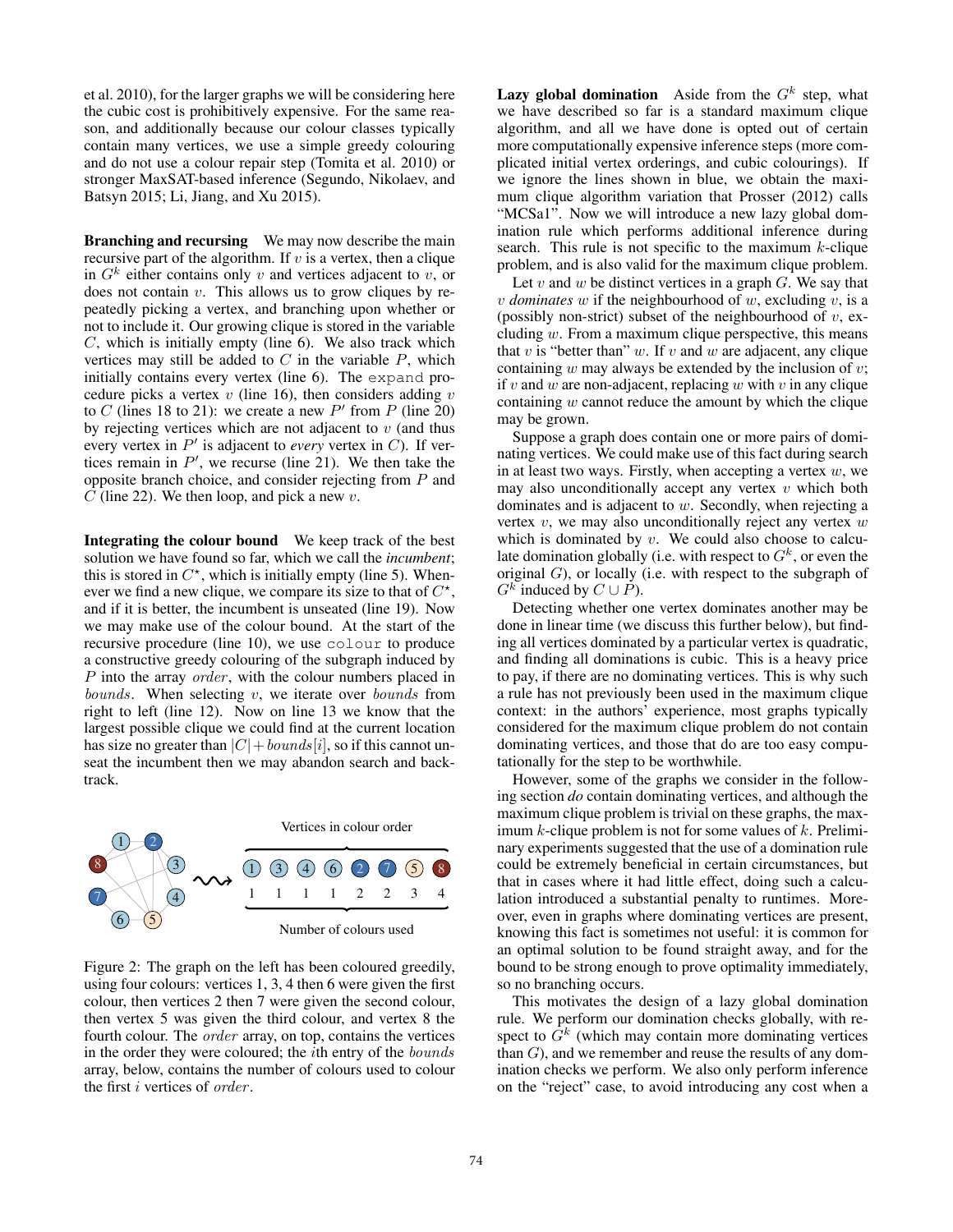solution is found and proven optimal without branching.

The lines marked in blue in Algorithm 1 show how this is done. When a vertex  $v_{rej}$  is rejected, we remove from P any vertex that is dominated (with respect to  $G^k$ ) by  $v_{rej}$ . This is line 15; the set of dominated vertices calculated here should be cached. One might expect that this calculation would appear after line 22. However, this introduces a cost if the bound allows the next choice of  $v$  to be eliminated. Thus we simply remember that we have rejected  $v$  by storing it in  $v_{rej}$  (line 23), and lazily postpone the filtering until after the bound has been checked.

Finally, note that we do not perform a new colouring when we reject dominated vertices—doing so typically does not lead to a smaller bound, since most colour classes contain many vertices. Thus when we select a  $v$  from *order*, it is now possible that  $v$  has already been rejected. We check for this on line line 17.

Bitset encoding San Segundo et al. (2011; 2013) observed that the performance of Tomita's algorithms could be enhanced substantially by using a bitset encoding to obtain a form of SIMD-like parallelism, without altering the steps taken. We have taken such an approach here too, although we do not describe it explicitly—when permuting  $G$  on line line 4, the graph should be re-encoded as an array of adjacency bitsets. (It is not helpful to do this before constructing  $G<sup>k</sup>$ .) Now the intersection on line 20 becomes a simple bitwise "and" operation, and the intersection with complement on line 36 is a bitwise "and not" operation. This is beneficial when testing for dominance, too: each bit in the dominated set on line 15 may be determined by a bitwise "and not", unsetting a bit, and testing whether the result is empty; the set difference is again a bitwise "and not" operation.

# Experimental Results

We now give experimental results on a range of standard benchmarks, and on real-world and random graphs. Experiments were run on a machine with dual 3.1GHz Intel E5-2687W v3 processors and 256GBytes RAM; singlethreaded runtimes are given, except in Table 5, where 20 threads were used (our machine does not have hyperthreading enabled). Our software was implemented in C++, using C++11 native threads, and was compiled using GCC 5.1.0. The time taken to read in the graph from a file is excluded, but preprocessing time (including the construction of  $G<sup>k</sup>$  and the bitset encoding) is included. We use the term *nodes* to refer to the number of recursive calls made by the branch-and-bound part of the algorithm.

# Real-World Graphs

We begin with a selection of real-world and standard benchmark graphs. We look at  $k$  equal to 2, 3 and 4 in every case—this is a standard practice for the k-club problem.

Erdős collaboration graphs In Table 1 we present experimental results from Erdős collaboration graphs from the Pa-

|              |                  |      |                    |                     | Unmodified |              | With Domination |
|--------------|------------------|------|--------------------|---------------------|------------|--------------|-----------------|
| Instance     | $\boldsymbol{k}$ | D    | $\tilde{\omega}_k$ | <b>Nodes</b>        | Time       | <b>Nodes</b> | Time            |
| Erdos971     | 2                | 0.09 | 42                 | 42                  | 0.0        | 42           | 0.0             |
| $ V  = 472$  | 3                | 0.31 | 117                | 121                 | 0.0        | 119          | 0.0             |
| $ E =1314$   | $\overline{4}$   | 0.56 | 235                | 468                 | 0.0        | 468          | 0.0             |
| Erdos972     | $\overline{c}$   | 0.01 | 258                | 258                 | 0.5        | 258          | 0.5             |
| $ V  = 5488$ | 3                | 0.09 | 517                | 537                 | 0.8        | 521          | 0.8             |
| $ E =8972$   | $\overline{4}$   | 0.35 | 1509               | $1.1 \times 10^{7}$ | >1 h       | 8197         | 3.8             |
| Erdos981     | $\overline{c}$   | 0.09 | 43                 | 43                  | 0.0        | 43           | 0.0             |
| $ V  = 485$  | 3                | 0.31 | 123                | 358                 | 0.0        | 354          | 0.0             |
| $E  = 1381$  | $\overline{4}$   | 0.57 | 245                | 246                 | 0.0        | 246          | 0.0             |
| Erdos982     | $\overline{c}$   | 0.01 | 274                | 274                 | 0.6        | 274          | 0.6             |
| $ V  = 5822$ | 3                | 0.09 | 547                | 555                 | 0.9        | 547          | 0.9             |
| $E  = 9505$  | $\overline{4}$   | 0.35 | 1594               | $1.1 \times 10^{7}$ | $>1$ h     | 618826       | 207.3           |
| Erdos991     | $\overline{c}$   | 0.09 | 43                 | 44                  | 0.0        | 44           | 0.0             |
| $ V =492$    | 3                | 0.31 | 126                | 375                 | 0.0        | 374          | 0.0             |
| $E  = 1417$  | $\overline{4}$   | 0.57 | 246                | 491                 | 0.0        | 491          | 0.0             |
| Erdos992     | $\overline{c}$   | 0.01 | 277                | 277                 | 0.6        | 277          | 0.6             |
| $ V  = 6100$ | 3                | 0.09 | 562                | 573                 | 0.9        | 562          | 0.8             |
| $E = 9939$   | 4                | 0.35 | 1643               | $1.0 \times 10^{7}$ | $>1$ h     | 202543       | 69.4            |
| Erdos02      | $\overline{c}$   | 0.02 | 508                | 508                 | 0.8        | 508          | 0.8             |
| $ V $ = 6927 | 3                | 0.20 | 1014               | 1022                | 1.3        | 1015         | 1.3             |
| $E  = 11850$ | $\overline{4}$   | 1.00 | 6927               | 6927                | 11.9       | 6927         | 10.9            |

Table 1: Experimental results for Erdős collaboration graphs. For each graph, we consider  $k$  equal to 2, 3 and 4. In each case we show the density of  $G<sup>k</sup>$ , the size of a maximum  $k$ -clique, and then for both the unmodified algorithm and the algorithm with our lazy global domination step, the number of nodes required, and the runtime in seconds.

jek dataset by Vladimir Batagelj and Andrej Mrvar<sup>1</sup>. We were able to solve all of these problems in under four minutes (and all but three in under four seconds) when using the domination rule. However, using the unmodified maximum clique algorithm, three of these results did not finish running within one hour. Note that for  $k = 4$ , a k-clique covers all of "Erdos02".

In several cases, the algorithm found and proved an optimal solution immediately ( $\tilde{\omega}_k$  is equal to the number of search nodes). This illustrates the necessity of laziness: if we simply computed dominating pairs upfront, we would be paying a cubic preprocessing cost for an algorithm which is effectively quadratic in practice.

By comparing these results with the  $k$ -club results of Chang et al. (2013), we see that in all but four cases the  $k$ -clique and  $k$ -club numbers are equal; all of these differences occur when  $k = 4$ . (Chang et al. did not investigate the "Erdos02" graph, but Wotzlaw confirmed privately that the  $k$ -clique and  $k$ -club numbers are the same here too.) On the other hand, the k-clique numbers are sometimes much easier to find, both algorithmically and computationally.

Clique graphs In Table 2 we present results from the "clique" graphs from the Second DIMACS implementation challenge2. These graphs were designed to test maximum

<sup>1</sup> http://vlado.fmf.uni-lj.si/pub/networks/data/

<sup>2</sup> http://dimacs.rutgers.edu/Challenges/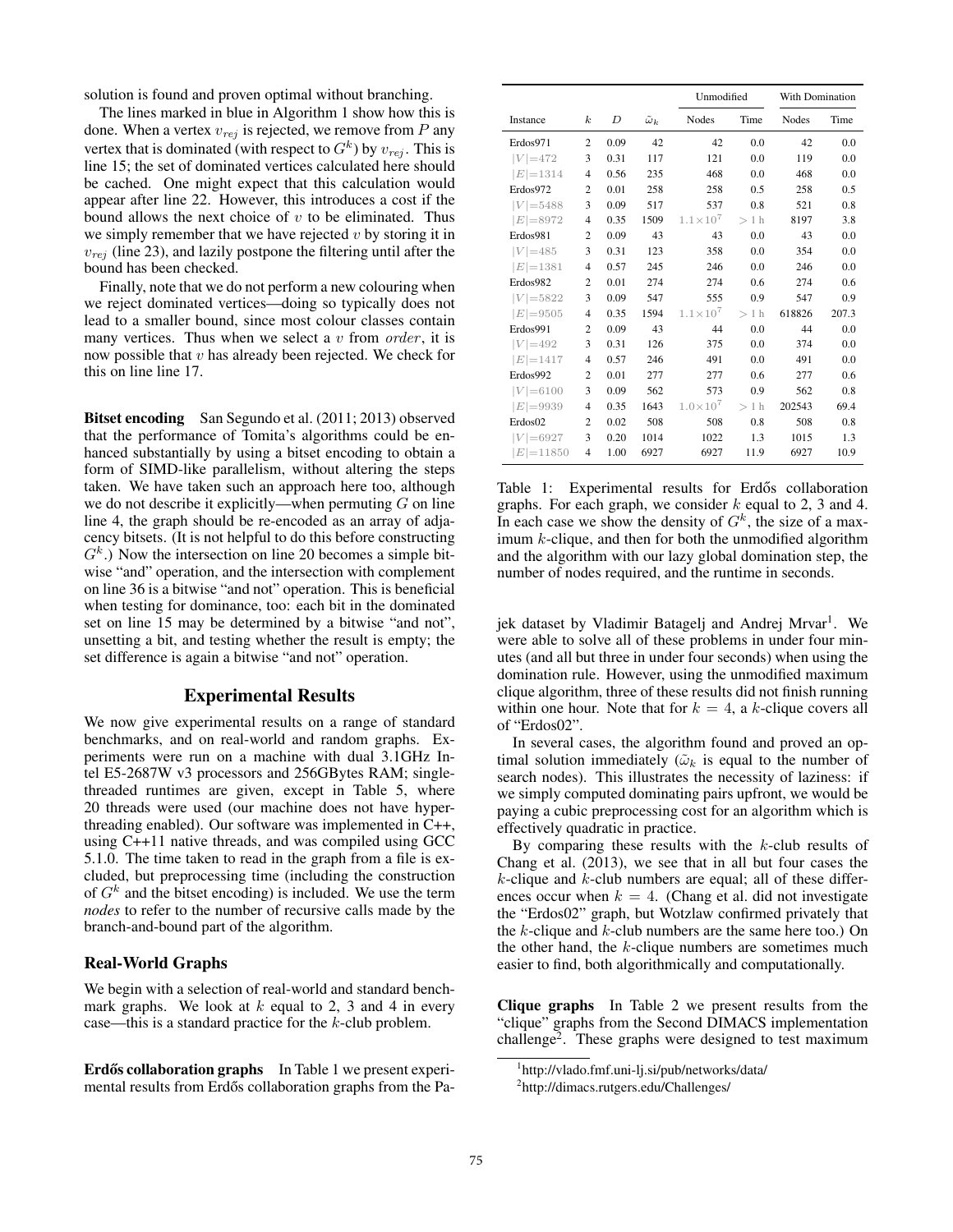|                  |                  |      |                    | Unmodified          |        | <b>With Domination</b> |      |
|------------------|------------------|------|--------------------|---------------------|--------|------------------------|------|
| Instance         | $\boldsymbol{k}$ | D    | $\tilde{\omega}_k$ | Nodes               | Time   | Nodes                  | Time |
| c-fat200-1       | $\overline{c}$   | 0.13 | 18                 | 41                  | 0.0    | 35                     | 0.0  |
| $ V =200$        | 3                | 0.19 | 24                 | 74                  | 0.0    | 48                     | 0.0  |
| $ E =1534$       | $\overline{4}$   | 0.24 | 30                 | 134                 | 0.0    | 65                     | 0.0  |
| c-fat200-2       | $\overline{2}$   | 0.27 | 35                 | 35                  | 0.0    | 35                     | 0.0  |
| $ V =200$        | 3                | 0.39 | 46                 | 488                 | 0.0    | 102                    | 0.0  |
| $ E =3235$       | $\overline{4}$   | 0.50 | 57                 | 1496                | 0.0    | 128                    | 0.0  |
| c-fat200-5       | $\overline{2}$   | 0.71 | 87                 | 11513               | 0.0    | 257                    | 0.0  |
| $ V =200$        | 3                | 1.00 | 200                | 200                 | 0.0    | 200                    | 0.0  |
| $ E =8473$       | 4                | 1.00 | 200                | 200                 | 0.0    | 200                    | 0.0  |
| c-fat500-1       | $\overline{2}$   | 0.06 | 21                 | 52                  | 0.0    | 43                     | 0.0  |
| $ V  = 500$      | 3                | 0.09 | 28                 | 28                  | 0.0    | 28                     | 0.0  |
| $ E =4459$       | 4                | 0.11 | 35                 | 35                  | 0.0    | 35                     | 0.0  |
| $c$ -fat $500-2$ | $\overline{2}$   | 0.12 | 39                 | 134                 | 0.0    | 79                     | 0.0  |
| $ V =500$        | 3                | 0.17 | 52                 | 52                  | 0.0    | 52                     | 0.0  |
| $ E =9139$       | 4                | 0.22 | 65                 | 65                  | 0.0    | 65                     | 0.0  |
| $c$ -fat $500-5$ | $\overline{2}$   | 0.31 | 96                 | 10133               | 0.1    | 196                    | 0.0  |
| $ V  = 500$      | 3                | 0.44 | 128                | 128                 | 0.1    | 128                    | 0.1  |
| $ E =23191$      | $\overline{4}$   | 0.56 | 159                | $1.5 \times 10^{9}$ | $>1$ h | 326                    | 0.1  |
| c-fat500-10      | $\overline{2}$   | 0.62 | 189                | $1.1 \times 10^{9}$ | $>1$ h | 560                    | 0.1  |
| $ V =500$        | 3                | 0.87 | 252                | 252                 | 0.1    | 252                    | 0.1  |
| $E = 46627$      | 4                | 1.00 | 500                | 500                 | 0.1    | 500                    | 0.1  |
| p-hat300-1       | $\overline{2}$   | 1.00 | 299                | 299                 | 0.0    | 299                    | 0.0  |
| $ V =300$        | 3                | 1.00 | 300                | 300                 | 0.1    | 300                    | 0.0  |
| $E  = 10933$     | $\overline{4}$   | 1.00 | 300                | 300                 | 0.0    | 300                    | 0.0  |

Table 2: Experimental results for DIMACS clique graphs with diameter greater than two.

clique implementations. Nearly all of these graphs have diameter 2, so a 2-clique covers the entire graph—we have ignored these. The only exceptions are the "c-fat" family (all of which are trivial for a maximum clique solver), and one of the "p hat" graphs.

With the domination rule, we solve all of these problems within a tenth of a second. Without, two of the results take over an hour, and the rest remain trivial. Note that in several cases, for some values of  $k$  a  $k$ -clique covers the entire graph. Again using Chang et al.'s results, we see that for the first six graphs in this table the  $k$ -clique and  $k$ -club numbers are the same for each value of  $k$  (Chang et al. did not investigate "c-fat500-10" or "p-hat300-1").

Partitioning graphs Table 3 presents results from the smallest 20 partitioning graphs from the 10th DIMACS Implementation Challenge<sup>3</sup>. Many of these graphs are considerably larger than those typically considered for the maximum clique problem, and we might expect our  $O(|V|^2)$ memory requirements to cause problems. Nonetheless, with the domination rule there is only one instance which we were unable to solve within an hour (and without the domination rule, there are two).

On the other hand, we sometimes see a significant cost where the domination rule does not help, and where the proof of optimality is not immediate: in "3elt" and "4elt", our runtimes can nearly double, and for "cs4" and "cti" the

|                 |                          |      |                    | Unmodified          |        | With Domination     |        |
|-----------------|--------------------------|------|--------------------|---------------------|--------|---------------------|--------|
| Instance        | $_{k}$                   | D    | $\tilde{\omega}_k$ | Nodes               | Time   | Nodes               | Time   |
| 3elt            | $\mathfrak{2}$           | 0.00 | 10                 | 340                 | 0.3    | 340                 | 0.6    |
| $ V  = 4720$    | 3                        | 0.01 | 16                 | 1582                | 0.4    | 1582                | 1.0    |
| $ E  = 13722$   | 4                        | 0.01 | 27                 | 911                 | 0.4    | 911                 | 0.7    |
| 4elt            | 2                        | 0.00 | 11                 | 486                 | 3.8    | 486                 | 5.5    |
| $ V  = 15606$   | 3                        | 0.00 | 20                 | 717                 | 3.9    | 717                 | 6.1    |
| $ E =45878$     | 4                        | 0.00 | 36                 | 345                 | 3.9    | 345                 | 4.4    |
| add20           | $\mathfrak{2}$           | 0.04 | 124                | 124                 | 0.1    | 124                 | 0.2    |
| $ V  = 2395$    | 3                        | 0.25 | 671                | 671                 | 0.2    | 671                 | 0.2    |
| $ E =7462$      | 4                        | 0.67 | 1454               | 1454                | 0.5    | 1454                | 0.5    |
| add32           | 2                        | 0.00 | 32                 | 32                  | 0.4    | 32                  | 0.4    |
| $ V  = 4960$    | 3                        | 0.01 | 99                 | 286                 | 0.4    | 194                 | 0.4    |
| $ E =9462$      | 4                        | 0.03 | 268                | 268                 | 0.4    | 268                 | 0.5    |
| bcsstk29        | 2                        | 0.01 | 72                 | 9752                | 3.7    | 963                 | 8.7    |
| $ V  = 13992$   | 3                        | 0.02 | 132                | $2.7{\times}10^7$   | 1576.2 | 7781                | 11.4   |
| $ E  = 302748$  | 4                        | 0.04 | 210                | $3.2\!\times\!10^7$ | $>1$ h | 21689               | 16.9   |
| bcsstk30        | 2                        | 0.01 | 219                | 224                 | 14.5   | 219                 | 14.5   |
| $ V  = 28924$   | 3                        | 0.03 | 496                | 509                 | 17.8   | 496                 | 17.6   |
| $ E  = 1007284$ | $\overline{4}$           | 0.05 | 843                | 854                 | 23.7   | 845                 | 23.3   |
| bcsstk31        | 2                        | 0.00 | 189                | 189                 | 20.2   | 189                 | 20.0   |
| $ V  = 35588$   | 3                        | 0.01 | 278                | 605                 | 21.8   | 369                 | 22.8   |
| $ E  = 572914$  | $\overline{4}$           | 0.02 | 428                | 119640              | 97.9   | 6588                | 29.8   |
| bcsstk33        | 2                        | 0.03 | 141                | 141                 | 1.3    | 141                 | 1.3    |
| $ V =8738$      | 3                        | 0.08 | 228                | 26033               | 6.3    | 1744                | 3.8    |
| $ E =291583$    | 4                        | 0.15 | 435                | $2.0\times10^{6}$   | 380.4  | 52779               | 17.6   |
| crack           | 2                        | 0.00 | 10                 | 2894                | 1.5    | 2894                | 7.8    |
| $ V  = 10240$   | 3                        | 0.00 | 17                 | 4996                | 1.7    | 4987                | 10.4   |
| $ E =30380$     | $\overline{4}$           | 0.01 | 31                 | 2173                | 1.7    | 2173                | 7.0    |
| cs4             | 2                        | 0.00 | 6                  | 5780                | 8.2    | 5780                | 73.4   |
| $ V  = 22499$   | 3                        | 0.00 | 12                 | 7812                | 8.4    | 7812                | 78.5   |
| $ E =43858$     | 4                        | 0.00 | 18                 | 29032               | 9.5    | 29032               | 136.3  |
| cti             | 2                        | 0.00 | 7                  | 8918                | 4.5    | 8918                | 58.0   |
| $ V  = 16840$   | 3                        | 0.00 | 15                 | 6406                | 4.8    | 6406                | 45.5   |
| $ E =48232$     | $\overline{4}$           | 0.01 | 26                 | 62316               | 7.0    | 62316               | 113.6  |
| data            | $\overline{c}$           | 0.01 | 18                 | 638                 | 0.1    | 617                 | 0.2    |
| $ V  = 2851$    | 3                        | 0.02 | 32                 | 4982                | 0.1    | 4913                | 0.2    |
| $ E  = 15093$   | $\overline{4}$           | 0.04 | 52                 | 40095               | 0.4    | 36089               | 0.4    |
| fe-4elt2        | 2                        | 0.00 | 13                 | 61                  | 1.7    | 61                  | 2.1    |
| $ V  = 11143$   | 3                        | 0.00 | 20                 | 389                 | 1.8    | 389                 | 3.0    |
| $ E =32818$     | $\overline{\mathcal{L}}$ | 0.01 | 32                 | 448                 | 1.8    | 446                 | 3.0    |
| fe-pwt          | 2                        | 0.00 | 16                 | 95                  | 21.8   | 95                  | 22.6   |
| $ V  = 36519$   | 3                        | 0.00 | 29                 | 167                 | 21.0   | 167                 | 24.4   |
| $ E =144794$    | $\overline{4}$           | 0.00 | 52                 | 224                 | 21.1   | 224                 | 23.9   |
| fe-sphere       | $\overline{\mathbf{c}}$  | 0.00 | $\tau$             | 14173               | 4.5    | 14173               | 53.0   |
| $ V  = 16386$   | 3                        | 0.00 | 12                 | 34328               | 4.9    | 34328               | 111.1  |
| $ E =49152$     | 4                        | 0.00 | 19                 | 73632               | 6.3    | 73632               | 148.7  |
| memplus         | 2                        | 0.02 | 574                | 574                 | 5.8    | 574                 | 5.7    |
| $ V  = 17758$   | 3                        | 0.26 | 8057               | 8061                | 49.4   | 8058                | 48.2   |
| $ E  = 54196$   | 4                        | 0.74 | 8963               | 8963                | 95.5   | 8963                | 92.4   |
| uk              | 2                        | 0.00 | 5                  | 433                 | 0.3    | 433                 | 0.7    |
| $ V  = 4824$    | 3                        | 0.00 | 8                  | 1891                | 0.4    | 1891                | 0.9    |
| $ E  = 6837$    | 4                        | 0.01 | 14                 | 2168                | 0.4    | 2168                | 1.0    |
| vibrobox        | 2                        | 0.02 | 121                | 302                 | 2.9    | 302                 | 3.5    |
| $ V  = 12328$   | 3                        | 0.08 | 408                | 1984                | 8.9    | 1984                | 10.0   |
| $ E  = 165250$  | 4                        | 0.26 | >1094              | $7.9 \times 10^{6}$ | $>1$ h | $7.4 \times 10^{6}$ | $>1$ h |
| whitaker3       | 2                        | 0.00 | 9                  | 1222                | 1.3    | 1222                | 4.8    |
| $ V =9800$      | 3                        | 0.00 | 15                 | 3724                | 1.4    | 3724                | 7.4    |
| $ E =28989$     | 4                        | 0.01 | 23                 | 6530                | 1.5    | 6530                | 9.5    |
| wing-nodal      | 2                        | 0.01 | 29                 | 648                 | 2.1    | 648                 | 3.5    |
| $ V  = 10937$   | 3                        | 0.02 | 54                 | 13091               | 4.2    | 13039               | 15.2   |
| $E  = 75488$    | 4                        | 0.04 | 114                | $6.0\times10^{7}$   | 1981.3 | $6.0\times10^{7}$   | 1908.9 |

Table 3: Results for smaller DIMACS partitioning graphs.

<sup>3</sup> http://staffweb.cms.gre.ac.uk/˜wc06/partition/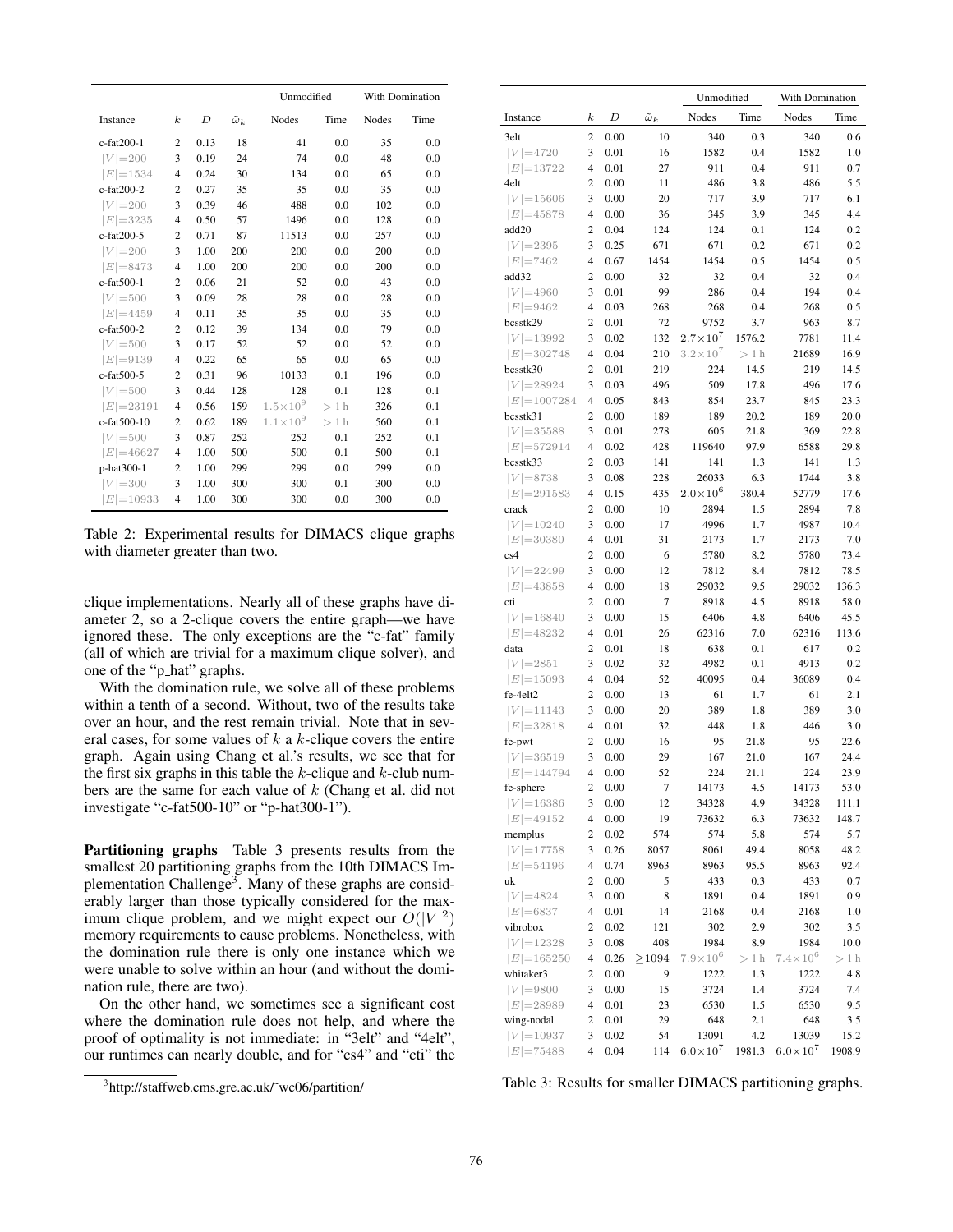slowdown is sometimes over a factor of ten. Thus laziness can be costly when the rule is used, but useless.

Five of these graphs were considered for the  $k$ -club problem by Wotzlaw (2014). In every case, the  $k$ -clique and  $k$ club numbers are the same. However, the  $k$ -clique number was again consistently much easier to find.

Clustering graphs Table 4 presents results from the smallest 20 clustering graphs from the 10th DIMACS Implementation Challenge<sup>4</sup>. Again, from a maximum clique perspective these would be considered unusually large graphs. However, only five were unsolvable within an hour (plus a further two when the domination rule was not used), and over half of the problems took under two seconds.

Seven of these graphs were considered for the  $k$ -club problem by Wotzlaw (2014). In these cases, the 2-clique and 2-club numbers are the same, except for "football" where the 2-club number is 16 but the 2-clique number is 17; for  $k = 3$  and  $k = 4$  there are some differences. There is a large difference in computational difficulty between the k-clique and k-club problems: for "polblogs" with  $k = 3$  and  $k = 4$ , Wotzlaw was unable to prove optimality within an hour, but we required less than two seconds to do so. In both of these cases the k-clique and k-club numbers are the same.

### Parallel Search

Parallel search is an active research area for maximum clique algorithms (McCreesh and Prosser 2013; Depolli et al. 2013; McCreesh and Prosser 2015; Segundo, Lopez, and Pardalos 2016). The idea is to work with a shared incumbent, and to speculatively explore portions of the search tree in parallel using multiple threads, in the hopes that most of the speculative work will contribute to the optimality proof.

We selected the four graphs which we were unable to solve (for some values of  $k$ ), along with two of the challenging graphs which required substantial amounts of search (at least half a million nodes) to solve, and repeated the experiments using parallel search with 20 threads and the domination rule (with the laziness made thread-safe) enabled, using the resplitting strategy described by McCreesh and Prosser (2015). The results are shown in Table 5. Parallel search allowed us to close two more instances, and gave improved bounds on the four remaining instances within 12 hours. However, to get sufficient work balance, we had to allow for work splitting to depth 10 rather than depth 3. A close inspection of the search patterns showed that simpler static decomposition approaches (Depolli et al. 2013; Segundo, Lopez, and Pardalos 2016) would give little to no speedup on many harder k-clique instances, unless it were somehow possible to generate  $\mathcal{O}(|V|^{10})$  subproblems.

For the easier instances where the sequential runtime is known, the parallel search did more work—this is to be expected, since the work distribution approach we used recomputed parts of the search space (to allow for more efficient mutable data structures to be used during search), and speculative parallelism is unlikely to contribute to the solution when the sequential search tree is small. However, despite

<sup>4</sup> http://www.cc.gatech.edu/dimacs10/archive/clustering.shtml

|                               |                                  |              |                    | Unmodified          |            | With Domination             |            |
|-------------------------------|----------------------------------|--------------|--------------------|---------------------|------------|-----------------------------|------------|
| Instance                      | $_{k}$                           | D            | $\tilde{\omega}_k$ | Nodes               | Time       | Nodes                       | Time       |
| adjnoun                       | 2                                | 0.50         | 50                 | 50                  | 0.0        | 50                          | 0.0        |
| $ V =112$                     | 3                                | 0.91         | 83                 | 164                 | 0.0        | 164                         | 0.0        |
| $ E =425$                     | $\overline{4}$                   | 0.99         | 107                | 107                 | 0.0        | 107                         | 0.0        |
| $as-22july06$                 | 2                                | 0.04         | 2391               | 2391                | 11.7       | 2391                        | 11.3       |
| $ V  = 22963$                 | 3                                | 0.36         | 8455               | 374427              | $>1$ h     | 94497                       | 898.2      |
| $ E =48436$                   | $\overline{4}$                   | 0.79         | 14911              | 14911               | 252.0      | 14911                       | 250.4      |
| astro-ph                      | 2                                | 0.01         | 361                | 365                 | 5.0        | 362                         | 5.0        |
| $ V  = 16706$                 | 3                                | 0.10         | 1553               | 1567                | 15.3       | 1560<br>$1.1 \times 10^{6}$ | 12.5       |
| $ E =121251$<br>celegans-meta | $\overline{4}$<br>2              | 0.35<br>0.44 | >4040              | $1.0 \times 10^{6}$ | $>1$ h     |                             | $>1$ h     |
| $ V  = 453$                   | 3                                | 0.89         | 238<br>371         | 238                 | 0.0<br>0.0 | 238<br>371                  | 0.0<br>0.0 |
| $ E =2025$                    | $\overline{4}$                   | 0.98         | 432                | 371<br>432          | 0.0        | 432                         | 0.0        |
| celegansneural                | 2                                | 0.55         | 135                | 135                 | 0.0        | 135                         | 0.0        |
| $ V  = 297$                   | 3                                | 0.95         | 245                | 245                 | 0.0        | 245                         | 0.0        |
| $ E =2148$                    | 4                                | 1.00         | 295                | 295                 | 0.0        | 295                         | 0.0        |
| cond-mat                      | 2                                | 0.00         | 108                | 108                 | 4.5        | 108                         | 4.5        |
| $ V  = 16726$                 | 3                                | 0.01         | 250                | 1403                | 5.1        | 844                         | 5.6        |
| $ E =47594$                   | $\overline{4}$                   | 0.05         | 720                | $7.3 \times 10^{6}$ | $>1$ h     | 674453                      | 280.6      |
| cond-mat-2003                 | 2                                | 0.00         | 203                | 204                 | 15.7       | 204                         | 16.0       |
| $ V  = 31163$                 | 3                                | 0.02         | >629               | $6.3 \times 10^{6}$ | $>1$ h     | $6.1 \times 10^{6}$         | $>1$ h     |
| $ E  = 120029$                | $\overline{4}$                   | 0.12         | >2605              | $1.9 \times 10^{6}$ | $>1$ h     | $1.8\times10^6$             | $>1$ h     |
| cond-mat-2005                 | 2                                | 0.00         | 279                | 279                 | 26.8       | 279                         | 26.4       |
| $ V  = 40421$                 | 3                                | 0.03         | >1060              | $2.0 \times 10^{6}$ | $>1$ h     | $1.9\!\times\!10^6$         | $>1$ h     |
| $ E  = 175691$                | $\overline{4}$                   | 0.16         | >4185              | 562816              | $>1$ h     | 585596                      | $>1$ h     |
| dolphins                      | 2                                | 0.32         | 14                 | 14                  | 0.0        | 14                          | 0.0        |
| $ V  = 62$                    | 3                                | 0.59         | 30                 | 30                  | 0.0        | 30                          | 0.0        |
| $ E =159$                     | $\overline{4}$                   | 0.77         | 40                 | 40                  | 0.0        | 40                          | 0.0        |
| email                         | 2                                | 0.09         | 72                 | 72                  | 0.0        | 72                          | 0.1        |
| $ V  = 1133$                  | 3                                | 0.45         | 233                | 19031               | 0.3        | 19031                       | 0.4        |
| $ E =5451$                    | $\overline{4}$<br>$\overline{c}$ | 0.86         | 654                | 6854                | 0.3        | 6676                        | 0.4        |
| football<br>$ V  = 115$       | 3                                | 0.45<br>0.95 | 17<br>69           | 147<br>70           | 0.0<br>0.0 | 145<br>70                   | 0.0<br>0.0 |
| $ E  = 613$                   | 4                                | 1.00         | 115                | 115                 | 0.0        | 115                         | 0.0        |
| hep-th                        | 2                                | 0.00         | 51                 | 51                  | 1.0        | 51                          | 1.0        |
| $ V  = 8361$                  | 3                                | 0.01         | 125                | 239                 | 1.2        | 176                         | 1.3        |
| $ E  = 15751$                 | $\overline{\mathcal{L}}$         | 0.04         | 347                | 158164              | 21.6       | 23714                       | 4.7        |
| jazz                          | $\overline{c}$                   | 0.69         | 103                | 107                 | 0.0        | 107                         | 0.0        |
| $ V  = 198$                   | 3                                | 0.95         | 174                | 174                 | 0.0        | 174                         | 0.0        |
| $ E =2742$                    | $\overline{4}$                   | 0.99         | 192                | 192                 | 0.0        | 192                         | 0.0        |
| karate                        | $\overline{c}$                   | 0.61         | 18                 | 18                  | 0.0        | 18                          | 0.0        |
| $ V =34$                      | 3                                | 0.86         | 25                 | 25                  | 0.0        | 25                          | 0.0        |
| $ E =78$                      | 4                                | 0.99         | 33                 | 33                  | 0.0        | 33                          | 0.0        |
| lesmis                        | 2                                | 0.43         | 37                 | 37                  | 0.0        | 37                          | 0.0        |
| $ V  = 77$                    | 3                                | 0.85         | 58                 | 58                  | $_{0.0}$   | 58                          | 0.0        |
| $ E =254$                     | 4                                | 0.99         | 75                 | 75                  | $_{0.0}$   | 75                          | 0.0        |
| netscience                    | $\mathbf{2}$                     | 0.01         | 35                 | 35                  | 0.0        | 35                          | 0.0        |
| $ V  = 1589$                  | 3                                | 0.01         | 54                 | 54                  | 0.0        | 54                          | 0.0        |
| $ E =2742$                    | 4                                | 0.02         | 85                 | 85                  | $_{0.0}$   | 85                          | 0.0        |
| PGPgiantcompo                 | $\mathbf{2}$                     | 0.00         | 206                | 206                 | 1.7        | 206                         | 1.7        |
| $ V  = 10680$                 | 3                                | 0.02         | 423                | 843                 | 2.6        | 841                         | 2.7        |
| $ E =24316$                   | $\overline{\mathcal{L}}$<br>2    | 0.07         | 1161               | 1161                | 5.9        | 1161                        | 6.0        |
| polblogs<br>$ V  = 1490$      | 3                                | 0.27<br>0.58 | 352<br>776         | 352<br>2210         | 0.1<br>1.2 | 352<br>2177                 | 0.1<br>1.2 |
| $ E  = 16715$                 | 4                                | 0.66         | 1127               | 1537                | 2.0        | 1166                        | 1.9        |
| polbooks                      | 2                                | 0.37         | 28                 | 28                  | $_{0.0}$   | 28                          | 0.0        |
| $ V  = 105$                   | 3                                | 0.64         | 54                 | 54                  | 0.0        | 54                          | 0.0        |
| $ E =441$                     | $\overline{\mathcal{L}}$         | 0.86         | 68                 | 68                  | $_{0.0}$   | 68                          | 0.0        |
| power                         | 2                                | 0.00         | 20                 | 20                  | 0.4        | 20                          | 0.4        |
| $ V  = 4941$                  | 3                                | 0.00         | 30                 | 30                  | 0.4        | 30                          | 0.4        |
| $ E  = 6594$                  | $\overline{\mathcal{L}}$         | 0.01         | 61                 | 61                  | 0.4        | 61                          | 0.4        |

Table 4: Results for smaller DIMACS clustering graphs.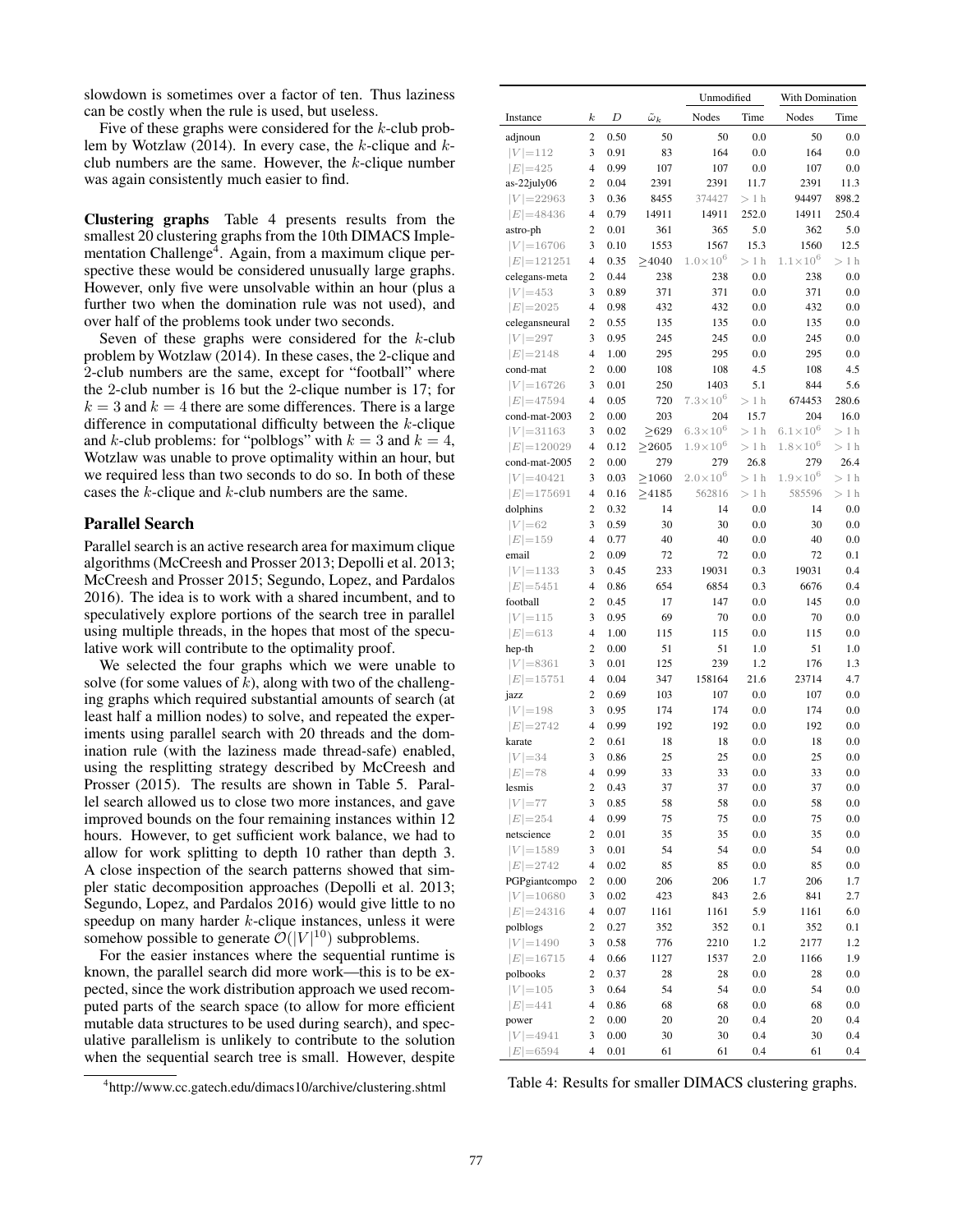|                |                  |      |                    |                     | Sequential |                     | Parallel |
|----------------|------------------|------|--------------------|---------------------|------------|---------------------|----------|
| Instance       | $\boldsymbol{k}$ | D    | $\tilde{\omega}_k$ | Nodes               | Time       | <b>Nodes</b>        | Time     |
| astro-ph       | 2                | 0.01 | 361                | 362                 | 5.0        | 17227               | 4.9      |
| $ V  = 16706$  | 3                | 0.10 | 1553               | 1560                | 12.5       | 32614               | 9.5      |
| $ E =121251$   | $\overline{4}$   | 0.35 | >4125              | $1.1 \times 10^{6}$ | $>1$ h     | $3.1 \times 10^8$   | >12h     |
| cond-mat       | $\overline{c}$   | 0.00 | 108                | 108                 | 4.5        | 16833               | 4.5      |
| $ V  = 16726$  | 3                | 0.01 | 250                | 844                 | 5.6        | 17933               | 5.4      |
| $ E =47594$    | 4                | 0.05 | 720                | 674453              | 280.6      | 22604               | 8.7      |
| cond-mat-2003  | 2                | 0.00 | 203                | 204                 | 16.0       | 31424               | 14.8     |
| $ V  = 31163$  | 3                | 0.02 | 634                | $6.1 \times 10^{6}$ | $>1$ h     | $3.4 \times 10^{8}$ | 8131.3   |
| $ E =120029$   | $\overline{4}$   | 0.12 | > 2606             | $1.8 \times 10^{6}$ | >1 h       | $5.1 \times 10^8$   | >12h     |
| cond-mat-2005  | $\mathfrak{D}$   | 0.00 | 279                | 279                 | 26.4       | 40701               | 24.2     |
| $ V  = 40421$  | 3                | 0.03 | 1060               | $1.9 \times 10^{6}$ | $>1$ h     | $1.0\times10^{9}$   | 69836.7  |
| $ E  = 175691$ | $\overline{4}$   | 0.16 | >4271              | 585596              | $>1$ h     | $1.2 \times 10^8$   | >12h     |
| vibrobox       | $\overline{c}$   | 0.02 | 121                | 302                 | 3.5        | 12699               | 3.4      |
| $ V  = 12328$  | 3                | 0.08 | 408                | 1984                | 10.0       | 17246               | 6.5      |
| $ E  = 165250$ | $\overline{4}$   | 0.26 | >1107              | $7.4 \times 10^{6}$ | $>1$ h     | $1.8 \times 10^{9}$ | >12h     |
| wing-nodal     | $\overline{c}$   | 0.01 | 29                 | 648                 | 3.5        | 11580               | 2.9      |
| $ V  = 10937$  | 3                | 0.02 | 54                 | 13039               | 15.2       | 23709               | 17.9     |
| $E  = 75488$   | 4                | 0.04 | 114                | $6.0\times10^{7}$   | 1908.9     | 113619              | 18.4     |

Table 5: Experimental results for multi-threaded search on harder instances, using 20 threads. For each graph, we consider  $k$  equal to 2, 3 and 4. In each case we show the density of  $G<sup>k</sup>$ , the size of a maximum k-clique, and then for both the sequential algorithm and the parallel algorithm (with lazy global domination in both cases), the number of nodes required, and the runtime in seconds.

the extra work, and despite having to introduce overhead into early stages of the algorithm to allow for work stealing, and despite having more processing power but not more memory bandwidth, in no cases were the parallel runtimes substantially longer than the sequential runtimes (although in many cases they were not substantially better either). We also did not parallelise the construction of  $G<sup>k</sup>$  or the preprocessing stage of the algorithm, which in many cases dominated the runtime.

As well as improving the results on the instances we could not solve sequentially, parallel search sometimes gave large improvements for the easier instances. For "wing-nodal" with  $k = 4$ , the parallel run did much less work than the sequential run: a speedup of over 100 was obtained from 20 cores. A similar effect occurred with "cond-mat" and  $k = 4$ . This is because the work splitting mechanism we used explicitly diversifies at the top of search first, where branching heuristics are least likely to be correct, which leads to an initial incumbent being found faster—this is in line with recent observations that tailored work stealing should be favoured over randomised work stealing for combinatorial search problems (Chu, Schulte, and Stuckey 2009; McCreesh and Prosser 2015).

### Random Graphs

An Erdős-Rényi random graph  $G(n, p)$  has n vertices, and an edge between each distinct pair of vertices with probability p, chosen independently. We now investigate the size of a maximum k-clique in such graphs, and the complexity of



Figure 3: Values of  $\tilde{\omega}_k$  for random graphs  $G(200, p)$ , with varying edge probabilities. We see that even for very low edge probabilities, a maximum  $k$ -clique quickly covers the entire graph when  $k > 1$ .



Figure 4: Search space size for random graphs  $G(200, p)^k$ , with varying edge probabilities. We see that 4-clique is easier than 3-clique in practice, which in turn is easier than 2 clique. (The complexity peak for maximum clique occurs at around edge probability 0.9, and requires approximately 15 million search nodes.)

finding it. In each case, we use an average over 100 samples for every point. We do not use the domination rule for these experiments: the probability of random graphs having dominating vertices is very low.

In Figure 3 we illustrate the average value of  $\tilde{\omega}_k$  in  $G(200, p)$  for different values of k, and a range of values of  $p$  for the x-axis. We see that even for very low edge probabilities, a maximum  $k$ -clique quickly covers the entire graph. (This is in contrast to the maximum clique problem, where a maximum clique does not even cover a quarter of the graph for edge probabilities below 0.75.) In Figure 4 we show the average size of the search space (number of nodes, or recursive calls made) for the same problem. We see that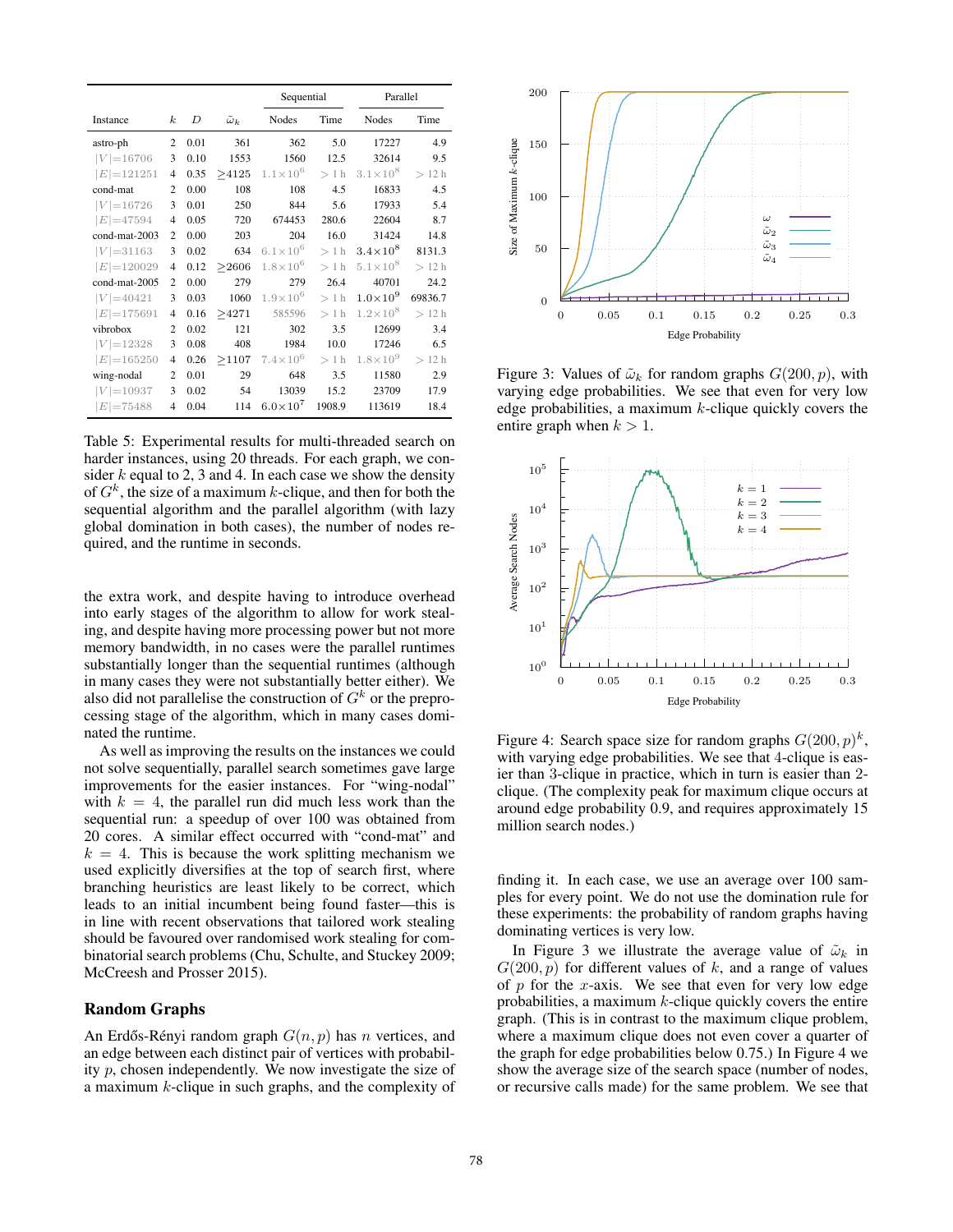

Figure 5: The size of a maximum 2-clique in random graphs  $G(n, p)$  with varying edge probabilities, and different values of n. For  $G(50, p)$ , a 2-clique has size average 50 from  $p =$ 0.42 onwards.



Figure 6: The search space size for the maximum 2-clique problem in random graphs  $G(n, p)$  with varying edge probabilities, and for different values of  $n$ . As  $n$  increases, the complexity peak grows and moves slowly to the left.

there is a complexity peak for each  $k$ , although the peak is much smaller for  $k = 4$  than it is for  $k = 3$ , which is in turn much smaller than it is for  $k = 2$ . The peak also occurs for lower edge probabilities as k increases. For contrast, for the maximum clique problem, the peak occurs at around edge probability 0.9, and is two orders of magnitude larger.

In Figures 5 and 6 we show the effect of changing  $n$  and fixing  $k = 2$ . As *n* increases from 50 to 200, the complexity peak becomes much more pronounced, and shifts slightly towards the left (lower edge probabilities).

# **Conclusion**

We have shown that using a maximum clique algorithm to solve the maximum  $k$ -clique algorithm for a graph  $G$  by considering  $G<sup>k</sup>$  in place of G is feasible in practice. This is despite  $G<sup>k</sup>$  potentially being dense even if G is sparse this ruled out the use of maximum clique algorithms which are designed for sparse graphs (Pattabiraman et al. 2013; Segundo, Lopez, and Pardalos 2016), and we were working with graphs with many more vertices than is typical for dense maximum clique algorithms.

We introduced a new lazy global domination rule. This was sometimes extremely beneficial, leading to exponential reductions in the search space—without this rule, we would have been unable to solve nine of the problem instances we considered, and many others would have taken much longer. However, even with laziness there is still sometimes a cost to pay when this rule does nothing. This rule is thus harmful (although only by a polynomial factor) for the graphs typically considered for the maximum clique problem, and we see the benefit of tailoring algorithms to the problem being solved. We suggest that a similar rule may also be useful for the maximum  $k$ -club problem.

We were able to use parallelism to close two further instances, although this required a much finer level of task granularity than usual. We suspect further progress could be made by tailoring the initial vertex ordering based upon what we know about the graphs, or by increasing the number of recursive calls per second by making the colouring stage cheaper, for example by reusing colour classes (Nikolaev, Batsyn, and Segundo 2015).

Quite often, we saw  $k$ -clique numbers and  $k$ -club numbers being the same. However, solving the maximum  $k$ clique problem is much easier, both in terms of the algorithm and computationally. Thus it is worth checking whether the simpler model would be sufficient for practical applications before trying to solve the k-club problem.

In random graphs, we saw that  $G(n, p)^k$  is easier than  $G(n, p')$  with some higher probability  $p'$ . We also saw that as k increases, the problem gets easier—this was not typically the case for some of the real world graphs.

Our results suggest that  $k$  is a very coarse grained parameter. We saw that often a 2-clique or 3-clique would cover the entire graph. In these circumstances the increased restrictions for  $k$ -club are of no benefit. It is not obvious if somehow allowing a "fractional" value of  $k$  could give more fine-grained control. Thus it may be worth considering other clique relaxations not based upon distance (although other models also have problems: a density-based relaxation known as quasi-clique, for example, can allow vertices with only a single edge to be added to a "clique" (Abello, Resende, and Sudarsky 2002)).

### References

Abello, J.; Resende, M. G.; and Sudarsky, S. 2002. Massive quasi-clique detection. In Rajsbaum, S., ed., *LATIN 2002: Theoretical Informatics*, volume 2286 of *Lecture Notes in Computer Science*. Springer Berlin Heidelberg. 598–612.

Balasundaram, B.; Butenko, S.; and Trukhanov, S. 2005. Novel approaches for analyzing biological networks. *Journal of Combinatorial Optimization* 10(1):23–39.

Bomze, I. M.; Budinich, M.; Pardalos, P. M.; and Pelillo, M.